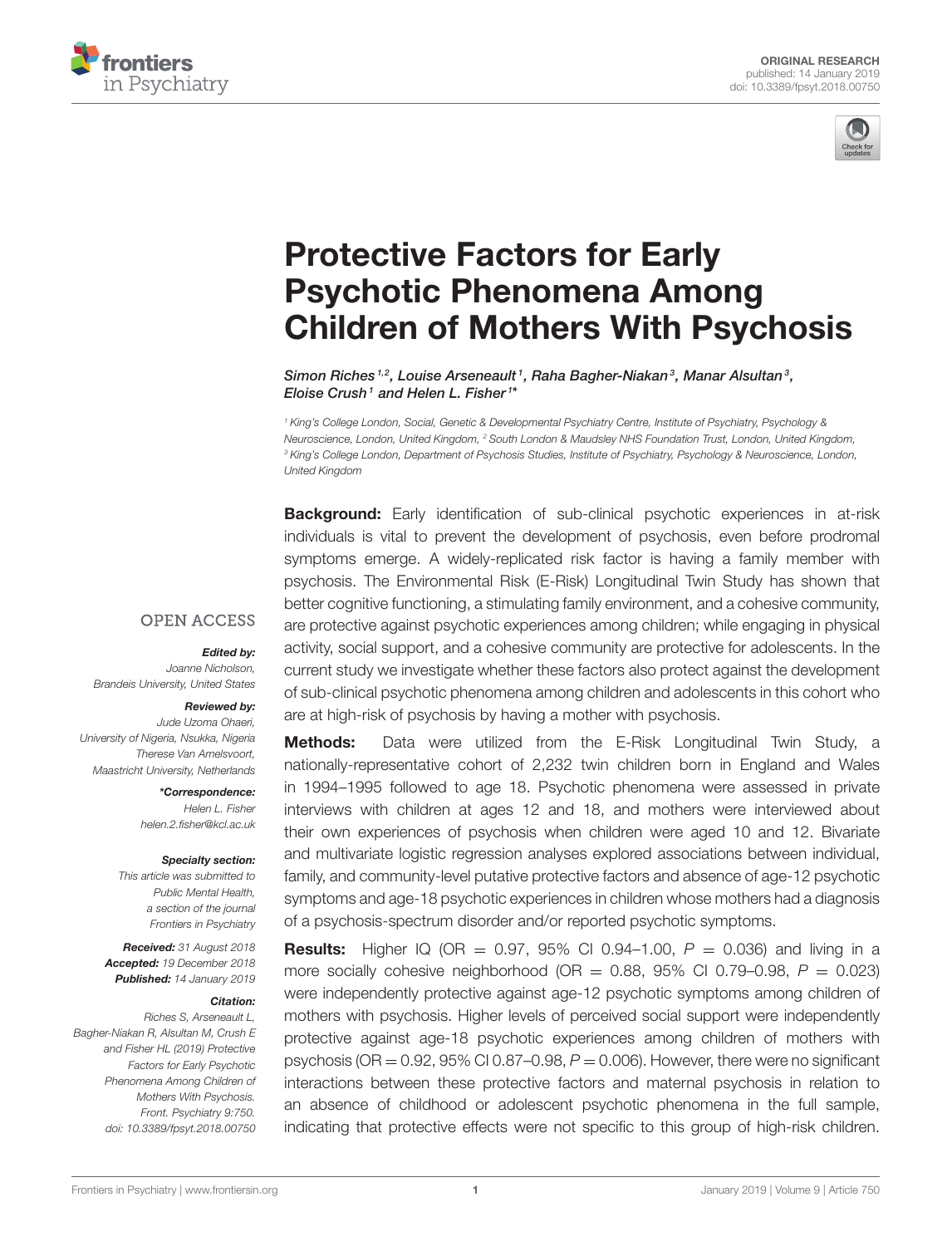**Conclusions:** These findings provide preliminary evidence that preventive interventions for early psychotic phenomena could focus on improving cognition, social support, and cohesiveness of the local community. Given scarce resources these might usefully be targeted at high-risk children.

Keywords: child and adolescent mental health, early intervention, familial psychosis, maternal psychosis, prevention, protective factors, psychotic experiences, resilience

### INTRODUCTION

Psychotic disorders, especially schizophrenia, are responsible for a substantial proportion of disability worldwide [\(1\)](#page-8-0), are associated with 10–25 years shorter life expectancy [\(2\)](#page-8-1), and place a huge burden on families, health services, and society [\(3–](#page-8-2)[5\)](#page-8-3) Current treatments are unable to provide a cure; therefore, early identification of at-risk individuals may help to prevent the development of psychosis. Interventions in the prodromal stage have yielded some success but often fail to prevent poorer functional outcomes in the longer-term [\(6\)](#page-8-4). It may therefore be necessary to intervene even earlier, before prodromal symptoms have emerged [\(7\)](#page-8-5).

One potential target for preventative interventions could be sub-clinical psychotic experiences. These experiences, such as hearing voices, having visions, or feeling extremely paranoid, are relatively common in the general population, especially among young people. A systematic review and meta-analysis of population-based studies concluded that the median prevalence of psychotic symptoms was 17% among children aged 9–12 years, and 7.5% among adolescents aged 13–18 years [\(8\)](#page-8-6). Earlylife psychotic experiences are thought to lie on a continuum with psychotic disorders [\(9\)](#page-8-7) and have been shown to predict elevated rates of schizophrenia by age 38 [\(10\)](#page-8-8) and share many of the risk factors commonly associated with psychotic disorders [\(11\)](#page-8-9). Moreover, these sub-clinical psychotic phenomena have also been shown to increase the risk for other psychiatric disorders [\(12\)](#page-8-10), suicide attempts [\(10\)](#page-8-8), and poor functional outcomes [\(13\)](#page-8-11) in adulthood.

Therefore, one approach to informing early preventive interventions for psychotic disorders and potentially other adverse outcomes is to investigate factors that protect at-risk children and adolescents from developing psychotic experiences. A widely replicated risk factor for psychosis is having a family member with the disorder; for instance, having a parent with schizophrenia increases a child's risk of developing schizophrenia themselves by approximately eight-fold [\(14\)](#page-8-12). A previous analysis of the Environmental Risk (E-Risk) Longitudinal Twin Study, a nationally-representative general population sample of twins, has shown that children were over twice as likely to report psychotic experiences at age 12 if their mother had experienced a psychosisspectrum disorder [\(11\)](#page-8-9). This indicates that young people whose mother has experienced psychosis could be considered a highrisk group for the development of early psychotic phenomena. However, not all offspring of affected mothers developed psychotic experiences [\(11\)](#page-8-9) and thus it is important to understand what protected these high-risk individuals in order to inform preventive interventions.

In the E-Risk sample, it has previously been shown that, in the context of poly-victimization, having better cognitive functioning, growing up in a happier and more stimulating family environment, and living in a cohesive community, were protective against psychotic experiences among children [\(15\)](#page-8-13), while engaging in physical activity, social support, and living in a cohesive community were protective for adolescents [\(16\)](#page-8-14). However, it is also important to determine protective factors for other high-risk groups, such as having a parent with psychosis. Therefore, in the current study we use the E-Risk cohort to investigate whether these factors can also protect against the development of sub-clinical psychotic phenomena among children and adolescents who are at particularly high-risk of psychosis, by virtue of having a mother with a psychotic disorder or psychotic symptoms. We explored whether these factors were protective over and above potential confounding factors, including family socioeconomic status (SES) and other childhood mental health problems, which have previously been shown to be associated with the development of psychotic phenomena [\(11\)](#page-8-9).

### MATERIALS AND METHODS

### Participants

Participants were members of the E-Risk Longitudinal Twin Study, which tracks the development of a nationally-representative birth cohort of 2,232 British twin children. The sample was drawn from a larger cohort of twins born in England and Wales in 1994–1995 [\(17\)](#page-8-15). Full details about the sample are recorded elsewhere [\(18\)](#page-8-16). Briefly, the E-Risk sample was constructed in 1999–2000, when 1,116 families with same-sex 5-year-old twins (93% of those eligible) participated in home-visit assessments. Families were recruited to represent the UK population of families with new-borns in the 1990s, based on residential location throughout England and Wales and mothers' age. Teenaged mothers with twins were over-selected to replace high-risk families who were selectively lost to the register through non-response. Older mothers having twins via assisted reproduction were under-selected to avoid an excess of well-educated older mothers. E-Risk families are representative of UK households across the spectrum of neighborhood-level deprivation: 25.6% of E-Risk families live in "wealthy achiever" neighborhoods compared to 25.3% of households nation-wide; 5.3 vs. 11.6% live in "urban prosperity" neighborhoods; 29.6 vs. 26.9% live in "comfortably off" neighborhoods; 13.4 vs. 13.9% live in "moderate means" neighborhoods; and 26.1 vs. 20.7%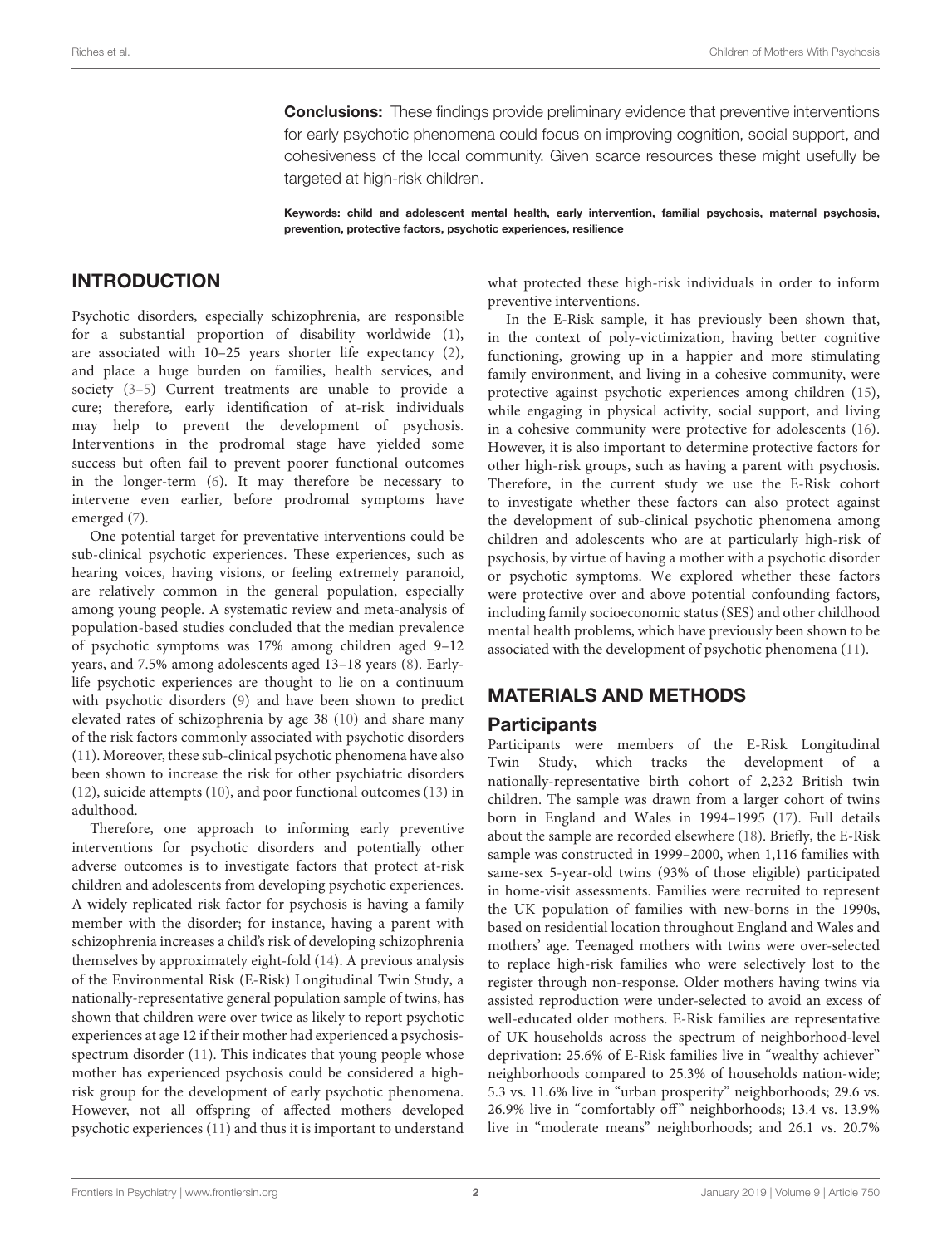live in "hard-pressed" neighborhoods [\(19,](#page-8-17) [20\)](#page-8-18). E-Risk families under-represent "urban prosperity" neighborhoods because such households are likely to be childless. The sample comprised 56% monozygotic and 44% dizygotic twin pairs, and sex was evenly distributed within zygosity (49% male). All families were English speaking, and the majority (93.7%) were White.

Follow-up home-visits were conducted when children were aged 7, 10, 12, and 18 years (participation rates were 98, 96, 96, and 93%, respectively). Home visits at ages 5, 7, 10, and 12 years included assessments with participants as well as their mother (or primary caretaker); the home visit at age 18 included interviews only with the participants. Each twin participant was assessed by a different interviewer. The average age of the twins at the time of the age 18 assessment was 18.4 years  $(SD = 0.36)$ ; all interviews were conducted after the 18th birthday. There were no differences between those who did and did not take part at age 18 in terms of socioeconomic status (SES) assessed when the cohort was initially defined ( $\chi^2 = 0.86$ ,  $P = 0.65$ ), age-5 IQ scores ( $t = 0.98$ ,  $P = 0.33$ ), or age-5 internalizing or externalizing behavior problems ( $t = 0.40$ ,  $P = 0.69$  and  $t = 0.41$ ,  $P = 0.68$ , respectively).

The Joint South London and Maudsley and the Institute of Psychiatry Research Ethics Committee approved each phase of the study. Parents gave informed consent and twins gave assent between 5 and 12 years and then informed consent at age 18.

### Measures

### Maternal Psychosis-Spectrum Disorder

When children were aged 10, mothers were interviewed using the Diagnostic Interview Schedule (DIS) for DSM-IV [\(21\)](#page-8-19), which enquires about characteristic symptoms of psychosis: hallucinations, delusions, disorganized speech, grossly disorganized, or catatonic behavior and negative symptoms (avolition, flat affect, alogia). They were asked whether they had experienced these symptoms at any time in their life. The interview ruled out symptoms with plausible explanations and symptoms occurring solely under the influence of alcohol or drugs. Following DSM-IV criteria for schizophrenia, women were classified as having a psychosis-spectrum disorder given the presence of hallucinations plus at least two other symptoms, as well as evidence of social, occupational, or self-care dysfunction [\(12\)](#page-8-10). The goal was not to diagnose clinical schizophrenia, but to identify women who endorsed impairing psychotic-like experiences and beliefs. Of the 1,060 mothers who completed the DIS, 58 (5.5%) were classified as having a psychosis-spectrum disorder.

### Maternal Psychotic Symptoms

When children were aged 12, mothers were interviewed with the Psychosis Screening Questionnaire (PSQ) [\(22\)](#page-8-20) about psychotic symptoms that they experienced over the past 2 years. The PSQ consists of 6 main items covering symptoms of hypomania, thought insertion, paranoia, strange experiences and hallucinations, and 14 follow-up items. The six main items were all presented first and, if any main items were endorsed, the appropriate follow-up questions were asked. A symptom was considered present if the mother positively endorsed the main item and its follow-up questions. The number of psychotic symptoms was summed and then dichotomized into none vs. 1 or more psychotic symptoms due to the skewed nature of the variable. Of the 1,069 mothers who completed the PSQ, 177 (16.6%) reported one or more psychotic symptoms.

### Childhood Psychotic Symptoms

E-Risk families were visited by mental health trainees or professionals when children were aged 12 [\(11\)](#page-8-9). Each child was privately interviewed about 7 psychotic symptoms pertaining to delusions and hallucinations, with items including "have other people ever read your thoughts?," "have you ever thought you were being followed or spied on?," and "have you ever heard voices that other people cannot hear?." This interview has been described in detail previously [\(11\)](#page-8-9). The item choice was guided by the Dunedin Study's age-11 interview protocol [\(12\)](#page-8-10) and an instrument prepared for the Avon Longitudinal Study of Parents and Children [\(23\)](#page-8-21). Interviewers coded each experience 0, 1, 2 indicating, respectively "not a symptom," "probable symptom," and "definite symptom." A conservative approach was taken in designating a child's report as a symptom. First, the interviewer probed using standard prompts designed to discriminate between experiences that were plausible (e.g., "I was followed by a man after school") and potential symptoms (e.g., "I was followed by an angel who guards my spirit") and wrote down the child's narrative description of the experience. Second, items and interviewer notes were assessed by a psychiatrist expert in schizophrenia, a psychologist expert in interviewing children, and a child and adolescent psychiatrist to verify the validity of the symptoms. Third, because children were twins, experiences limited to the twin experience (e.g., "My twin and I often know what each other are thinking") were coded as "not a symptom." Children were only designated as experiencing psychotic symptoms if they reported at least one definite psychotic symptom. At age 12, 5.9% ( $N = 125$ ) of children reported experiencing psychotic symptoms. This is similar to the prevalence of psychotic symptoms in other community samples of children and adolescents [\(8,](#page-8-6) [24–](#page-8-22)[27\)](#page-8-23). Furthermore, our psychotic symptom measure has good construct validity, sharing many of the genetic, social, neurodevelopmental, and behavioral risk factors and correlates as adult schizophrenia [\(11\)](#page-8-9).

### Adolescent Psychotic Phenomena

The present study used two measures of adolescent psychotic phenomena which were both obtained from private interviews when participants were aged 18. The primary outcome was a self-report measure of adolescent psychotic experiences which reflects the methodology used by many groups in the psychosis prodromal research field [\(28\)](#page-8-24). At age 18, each E-Risk participant was privately interviewed by a research worker about 13 psychotic experiences occurring since age 12. Seven items pertained to delusions and hallucinations, which were the same as those used in childhood (see above). This interview has been described in detail previously [\(11\)](#page-8-9). Six items pertained to unusual experiences, which drew on item pools since formalized in prodromal psychosis instruments including the PRIME-screen and Structured Interview for Prodromal Syndromes [\(28\)](#page-8-24). These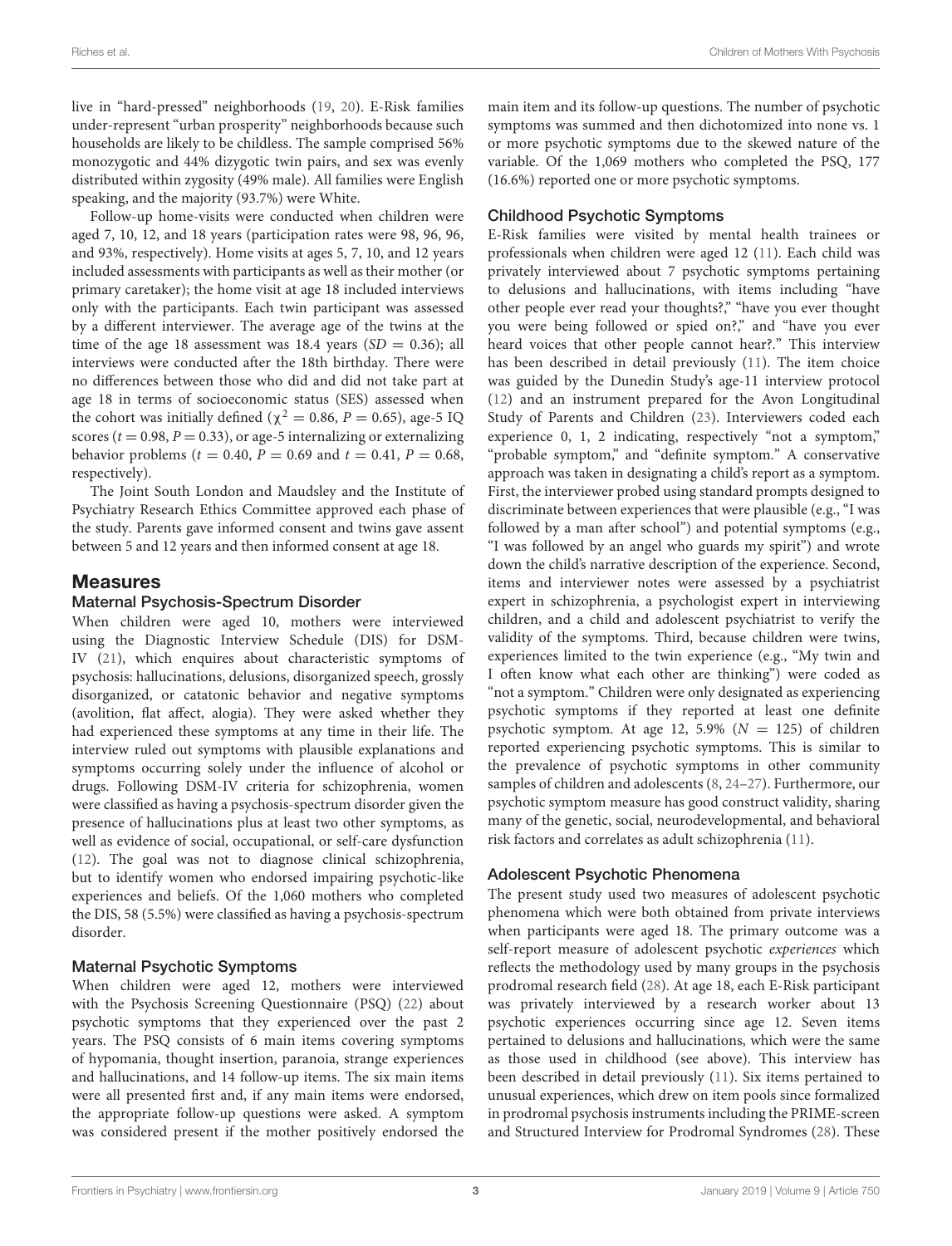included "I worry that my food may be poisoned" and "My thinking is unusual or frightening." Interviewers coded each item 0, 1, 2 indicating, respectively "not present," "probably present," and "definitely present." All 13 items were summed to create a psychotic experiences scale (range  $= 0-18$ ,  $M = 1.19$ ,  $SD = 2.58$ ). Just over 30% of participants had at least one psychotic experience between ages 12 and 18 ( $n = 623, 30.2\%$ ). This is similar to the prevalence of self-reported psychotic experiences in other community samples of teenagers and young adults [\(8,](#page-8-6) [25\)](#page-8-25).

Clinician-verified adolescent psychotic symptoms were also examined as a secondary outcome, using the same methodology as used at age 12 in this cohort [\(11\)](#page-8-9). Adolescents were only designated as having psychotic symptoms if they reported at least one definite and verified symptom. At age 18, 2.9%  $(N = 59)$  of adolescents reported having one or more psychotic symptoms since age 12. This is somewhat lower than the prevalence of psychotic symptoms in this sample at age 12 (5.9%,  $N = 125$ , consistent with the attenuation of psychotic symptoms documented from childhood to adulthood [\(8,](#page-8-6) [29\)](#page-8-26).

### Childhood Protective Factors

#### **Iq**

The Wechsler Preschool and Primary Scale of Intelligence Revised (WPSSI; [\(30\)](#page-8-27) was used to assess IQ at age 5. Children were administered two subtests (Vocabulary and Block Design), and IQ scores were prorated following procedures described previously [\(31\)](#page-8-28) and then standardized with a mean of 100 and standard deviation of 15.

#### **Atmosphere at home**

The creation of the atmosphere at home measure has been previously documented [\(32\)](#page-8-29). It was derived from the Coder's Impression Inventory, which is based on the Home Observation for Measurement of the Environment [\(33\)](#page-8-30) and the University of Washington Parenting Clinic Questionnaire (Parent-Child Observations) [\(34\)](#page-8-31). The Coder's Impression Inventory was rated immediately following the study visit at ages 7 and 10 by interviewers who had undergone 4-day training. This measure comprised items representing the state of the home (e.g., "Are visible rooms of the house clean?"), stimulation (e.g., "Is the children's art displayed in the home?"), happiness (e.g., "Is this a happy home?"), and chaos (e.g., "Is the house chaotic or overly noisy?"). The internal consistency at age 7 was  $\alpha = 0.77$  and  $\alpha$  = 0.79 at age 10. The average of the overall atmosphere at home scores at ages 7 and 10 was used for analysis because they were significantly correlated ( $r = 0.64, P < 0.001$ ).

#### **Neighborhood social cohesion**

Social cohesion within the neighborhood [\(35\)](#page-8-32) was assessed when children were aged 5 by asking mothers five questions, including whether their neighborhood was close-knit, whether neighbors shared values, and whether neighbors trusted and got along with each other. A total score was derived by summing the answers to all five questions, with higher scores indicative of greater social cohesion.

# Adolescent Protective Factors

#### **Physical activity**

At age 18, participants completed the Stanford Brief Activity Survey (SBAS; Stanford University, 2001). The SBAS contains 2 items, the first item relates to the extent of physical activity engaged in at work, school, or college and the second refers to physical activity during leisure time. Both questions were rated on a 5-point scale: inactive, low intensity, moderate intensity, hard intensity, and very hard intensity. The scales were then combined to derive an overall activity measure [\(36\)](#page-8-33).

#### **Neighborhood social cohesion**

Social cohesion in the participants' neighborhoods was estimated via a postal survey sent to residents living alongside E-Risk families when participants were aged 13–14 [\(37,](#page-8-34) [38\)](#page-8-35). Survey respondents, who were typically living on the same street or within the same apartment block as the participants in the study, reported on various characteristics of their immediate neighborhood. Five items (each coded 0–4) were assessed by asking residents whether their neighbors shared values and trusted and got along with each other, etc. A total score was derived by summing the answers to all 5 questions with higher scores indicating greater social cohesion.

#### **Social support**

Perceived social support was assessed at age 18 using the Multidimensional Scale of Perceived Social Support (MSPSS), which assesses individuals' access to supportive relationships with family, friends, and significant others [\(39\)](#page-9-0). The 12 items in the MSPSS consist of statements such as "There is a special person who is around when I am in need" and "I can count on my friends when things go wrong." Participants rated these statements as "not true" (0), "somewhat true" (1) or "very true" (2). Scores were summed to produce an overall social support scale with higher scores reflecting greater social support (internal consistency:  $\alpha = 0.88$ ).

#### Confounding Variables

Family SES was measured via a composite of parental income (total household), education (highest for mother/father), and occupation (highest for mother/father) when children were aged 5 [\(40\)](#page-9-1). The three SES indicators were highly correlated (r's ranged from 0.57 to 0.68, all  $p's < 0.05$ ) and loaded significantly onto one latent factor (factor loadings  $= 0.82, 0.70,$  and 0.83 for income, education, and occupation, respectively). This latent factor was categorized into tertiles (i.e., low-, medium-, and high-SES). A variable for childhood mental health problems was derived to capture children who met criteria for extreme anxiety, clinicallyrelevant depression symptoms, attention deficit hyperactivity disorder (ADHD), or conduct disorder by age 12. Anxiety was assessed when children were aged 12, via private interviews using the 10-item version of the Multidimensional Anxiety Scale for Children (MASC) [\(41\)](#page-9-2). An extreme anxiety group was formed with children who scored at or above the 95th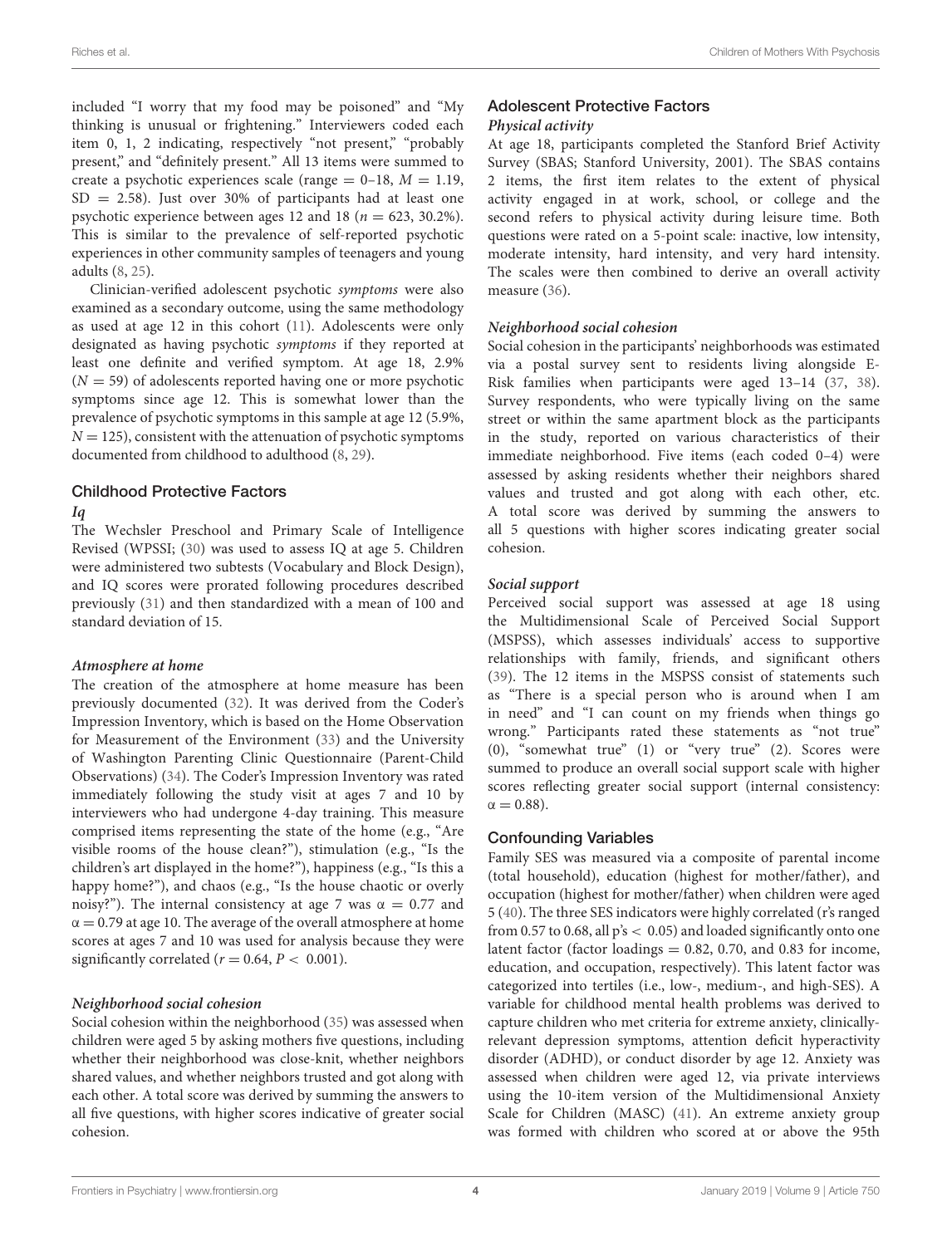percentile ( $N = 129, 6.1\%$ ). Depression symptoms were assessed at age 12 using the Children's Depression Inventory (CDI) [\(42\)](#page-9-3). Children who scored 20 or more were deemed to have clinically significant depressive symptoms  $(N = 74, 3.5\%).$ ADHD was assessed using the DSM-IV and the requirement of symptom onset prior to age 12 was met if parents or teachers reported more than 2 ADHD symptoms at ages 5, 7, 10, or 12 years. We derived diagnoses of conduct disorder on the basis of mothers' and teachers' reports of children's behavior problems using the Achenbach family of instruments and additional DSM-IV items assessing conduct disorder which have previously been described [\(32\)](#page-8-29). Conduct disorder was assumed present if it was diagnosed at ages 5, 7, 10, or 12 years. The childhood mental health problems variable was dichotomized to distinguish between the presence of any of the above mental health problems (coded 1) vs. the absence of any age-12 mental health problems (coded as 0), as used previously in this cohort [\(16\)](#page-8-14).

### Statistical Analysis

Analyses were conducted in STATA 15 (Stata-Corp, College Station, TX). Bivariate and multivariate logistic regression analyses were conducted to explore associations between individual, family, and community-level putative protective factors and absence of age-12 and age-18 psychotic phenomena, in the E-Risk sub-sample of children whose mothers had experienced psychosis. Maternal psychosis was defined as either diagnosis of psychosis-spectrum disorder and/or presence of one or more psychotic symptoms to utilize the largest possible group of mothers experiencing psychotic phenomena  $(N = 408)$ .

In phase 1 (age-12 analysis), binary logistic regression analyses were conducted to explore associations between each protective factor (IQ, atmosphere at home, and neighborhood social cohesion), individually and then altogether, and the absence of age-12 psychotic symptoms in the sub-sample of children whose mothers had experienced psychosis. We also tested in the whole sample for interactions between maternal psychosis status and each protective factor to examine whether these factors were specifically protective in relation to having a mother who had experienced psychotic phenomena or were more generally protective.

In phase 2 (age-18 analysis), binary logistic regression analyses were conducted to explore associations between each protective factor (physical activity, neighborhood social cohesion, and perceived social support), individually and then altogether, and the absence of age-18 psychotic experiences in the sub-sample of children whose mothers had experienced psychosis. Interactions between maternal psychosis status and each protective factor were conducted to examine whether these factors were specifically protective in relation to having a mother who had experienced psychotic phenomena. Sensitivity analyses substituting age-18 psychotic experiences with the clinicianverified psychotic symptoms at age 18 were also conducted.

Because each study family contains two children, all statistical analyses were corrected conservatively for the non-independence of twin observations by using tests based on the Huber/White variance estimator [\(43\)](#page-9-4). All analyses were also adjusted for child's gender and family socioeconomic status because these factors have previously been associated with psychosis [\(44,](#page-9-5) [45\)](#page-9-6). Age-18 analyses were also adjusted for age-12 psychotic symptoms and childhood mental health problems as these have been shown to predict the occurrence of psychotic phenomena in adolescence [\(29,](#page-8-26) [46\)](#page-9-7).

### RESULTS

### Phase 1: Age-12 Sample

The sample ( $N = 2,182$ ) was 51.1% ( $N = 1,114$ ) female. Family SES was categorized into low-  $(33.2\%, N = 724)$ , medium- $(32.8\%, N = 716)$ , and high-SES  $(34.0\%, N = 742)$ . Having a mother with either a diagnosis of psychosis-spectrum disorder or at least one psychotic symptom was associated with an increased likelihood of age-12 psychotic symptoms among their children  $(OR = 2.14, 95\% \text{ CI } 1.38 - 3.31, P = 0.001).$ 

#### Associations Between Putative Protective Factors and Absence of Age-12 Psychotic Symptoms Among Mothers With Psychosis

Having a higher IQ, a more positive atmosphere in the home, and residing in a more socially cohesive neighborhood were all found to be significantly protective against age-12 psychotic symptoms among children of mothers who had experienced either psychotic symptoms or had a psychosisspectrum diagnosis after adjusting for gender and family SES (**[Table 1](#page-5-0)**). When additionally controlling for the other protective factors, higher IQ (OR = 0.97, 95% CI 0.94-1.00,  $P = 0.036$ ) and neighborhood social cohesion (OR =  $0.88$ , 95% CI 0.79-0.98,  $P = 0.023$ ) remained significantly associated with a reduced likelihood of the child having psychotic symptoms, but the association for atmosphere at home became non-significant  $(OR = 0.96, 95\% \text{ CI } 0.92-1.01, P = 0.133).$ 

### Interactions Between Maternal Psychosis Status and Protective Factors in the Whole Sample

Mean IQ ( $M = 101.1$ , SD = 14.8), atmosphere at home  $(M = 26.6, SD = 4.8)$  and neighborhood social cohesion  $(M = 7.8, SD = 2.6)$  were highest when neither the child nor mother had symptoms or diagnosis of psychosis. Mean scores were lowest when both mother and child had psychotic symptoms or diagnosis: IQ ( $M = 88.9$ , SD = 14.6); atmosphere at home ( $M = 19.5$ , SD = 7.0); neighborhood social cohesion  $(M = 5.3, SD = 3.3)$ . However, none of the interactions between maternal psychosis status and the protective factors were statistically significant (**[Table 2](#page-5-1)**). Indeed, higher average IQ  $(OR = 0.98, 95\% \text{ CI } 0.96-0.99, P = 0.002)$  and a more positive atmosphere at home (OR =  $0.93$  95% CI 0.89-0.97,  $P = 0.002$ ) were significantly associated with a reduced likelihood of age-12 psychotic symptoms in children of mothers without psychosis, with a non-significant trend for greater neighborhood social cohesion (OR = 0.93, 95% CI 0.85-1.01,  $P = 0.071$ ).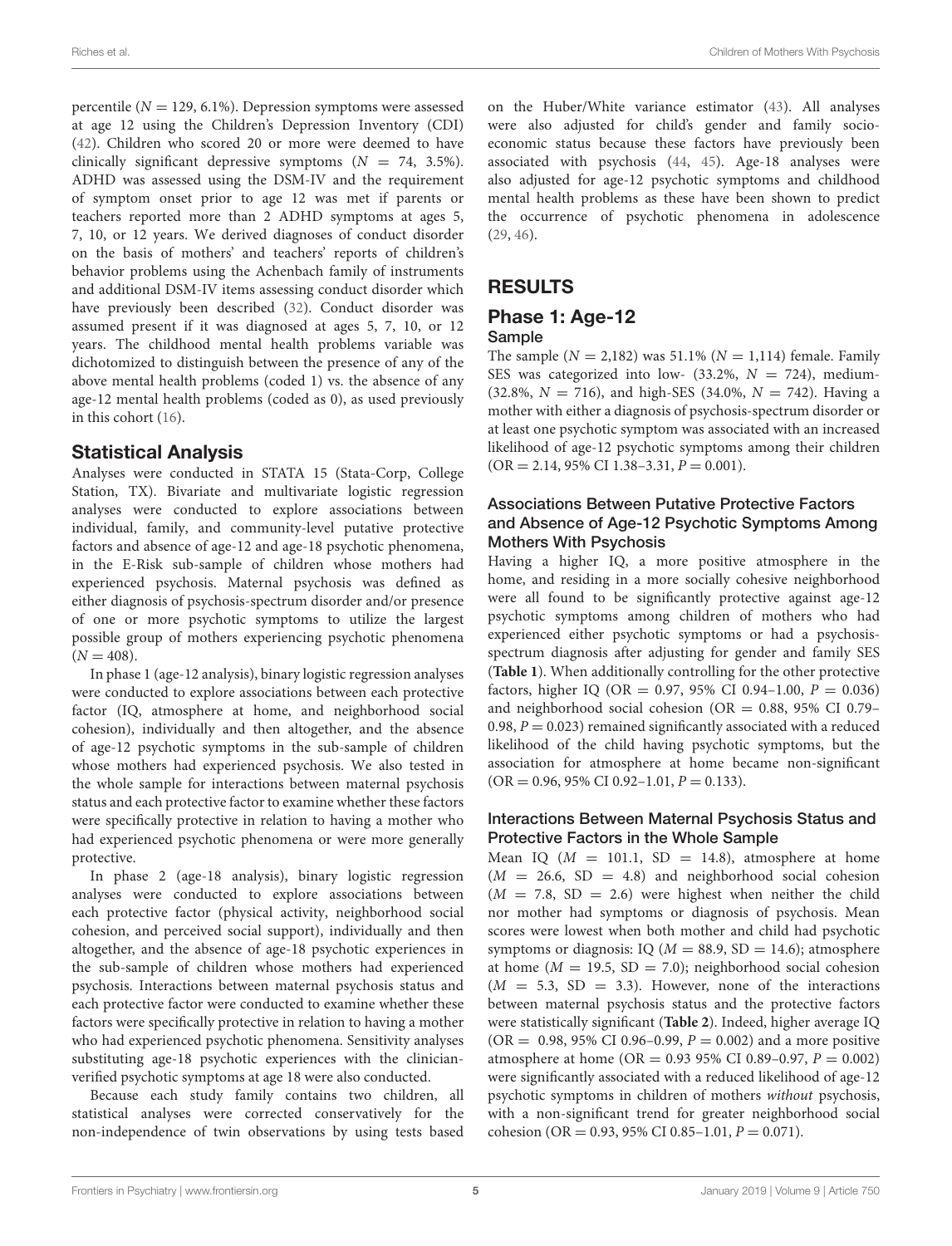<span id="page-5-0"></span>TABLE 1 | Associations between putative protective factors and absence of age-12 psychotic symptoms among children of mothers with diagnosis or symptoms of psychosis.

| <b>Putative protective factor</b> | Psychotic symptoms absent<br>$N = 359$ | Psychotic symptoms present<br>$N = 40$ | Adjusted OR <sup>a</sup> | 95% CI        | P     |
|-----------------------------------|----------------------------------------|----------------------------------------|--------------------------|---------------|-------|
|                                   | M (SD)                                 | M (SD)                                 |                          |               |       |
| IQ                                | 97.84 (14.77)                          | 88.88 (14.58)                          | 0.96                     | $0.94 - 0.99$ | 0.007 |
| Atmosphere at home                | 23.32 (6.92)                           | 19.51 (6.96)                           | 0.93                     | $0.89 - 0.98$ | 0.003 |
| Neighborhood social cohesion      | 7.14(3.02)                             | 5.30(3.28)                             | 0.85                     | $0.76 - 0.96$ | 0.007 |

*CI, confidence interval; IQ, intelligent quotient; OR, odds ratio; SD, standard deviation.*

*<sup>a</sup>Adjusted for gender and family socioeconomic status. All analyses account for the non-independence of twin observations.*

<span id="page-5-1"></span>**TABLE 2 | Interactions between maternal psychosis and putative protective** factors in relation to the absence of age-12 psychotic symptoms and age-18 psychotic experiences in the whole sample.

| Interaction with maternal psychosis | <b>Adjusted OR</b> | 95% CI        | P     |
|-------------------------------------|--------------------|---------------|-------|
| <b>AGE-12</b>                       |                    |               |       |
| IQ                                  | 0.98               | $0.95 - 1.01$ | 0.300 |
| Atmosphere at home                  | 1.01               | $0.96 - 1.07$ | 0.739 |
| Neighborhood social cohesion        | 0.92               | $0.81 - 1.06$ | 0.247 |
| <b>AGE-18</b>                       |                    |               |       |
| Physical activity                   | 1.08               | $0.87 - 1.34$ | 0.494 |
| Neighborhood social cohesion        | 0.86               | $0.51 - 1.43$ | 0.553 |
| Social support                      | 1.01               | $0.94 - 1.07$ | 0.818 |

*CI, confidence interval; IQ, intelligent quotient; OR, odds ratio. All analyses are adjusted for gender and family socioeconomic status; age-18 analyses are additionally adjusted for age-12 psychotic symptoms and other age-12 mental health problems. All analyses account for the non-independence of twin observations.*

### Phase 2: Age-18 Sample

The sample ( $N = 2,041$ ) was 52.3% ( $N = 1,067$ ) female. Family SES was categorized into low-  $(33.4\%, N = 681)$ , medium- $(33.1\%, N = 675)$ , and high-SES  $(33.5\%, N = 685)$ . Having a mother with either a diagnosis of psychosis-spectrum disorder or at least one psychotic symptom was associated with an increased likelihood of age-18 psychotic experiences among their children  $(OR = 1.56, 95\% \text{ CI } 1.21 - 2.01, P = 0.001).$ 

### Are Protective Factors Associated With an Absence of Age-18 Psychotic Phenomena Among

#### Adolescents Whose Mother has Psychosis?

Greater levels of perceived social support were significantly associated with a reduced likelihood of adolescent psychotic experiences when controlling for all confounders among children of mothers with a psychosis-spectrum disorder or psychotic symptoms (**[Table 3](#page-6-0)**). No associations were evident for physical activity, but there was a non-significant trend for greater neighborhood social cohesion to be associated with a reduced likelihood of adolescent psychotic experiences ( $OR = 0.67$ , 95%) CI 0.42–1.08,  $P = 0.101$ ). When additionally controlling for the other protective factors, higher levels of perceived social support remained significantly associated with a reduced likelihood of adolescents having psychotic experiences ( $OR = 0.92$ , 95% CI  $0.87-0.98, P = 0.006$ .

Sensitivity analyses were then conducted substituting the psychotic experiences outcome with the rarer clinician-verified psychotic symptoms at age 18. None of the protective factors were found to be significantly associated with a reduced likelihood of psychotic symptoms being reported at age 18 when controlling for potential confounders among the adolescents whose mothers had psychosis (**[Table 4](#page-6-1)**). However, the effect sizes were similar to those for psychotic experiences, and there was a non-significant trend for greater neighborhood social cohesion to be associated with a reduced likelihood of adolescent psychotic symptoms  $(OR = 0.62, 95\% \text{ CI } 0.22 - 1.69, P = 0.346).$ 

#### Are Protective Factors Only Associated With an Absence of Age-18 Psychotic Experiences Among Adolescents Whose Mother has Psychosis?

There were no significant interactions between each of the protective factors and maternal psychosis status in relation to an absence of age-18 psychotic experiences in the full sample (**[Table 2](#page-5-1)**). Indeed, higher levels of perceived social support were also associated with a reduced likelihood of age-18 psychotic experiences in children of mothers without psychosis (OR =  $0.91$ , 95% CI 0.89-0.94,  $P < 0.001$ ).

### **DISCUSSION**

### Summary of Findings

Higher IQ and greater neighborhood social cohesion were found to be independently protective against the development of age-12 psychotic symptoms among children of mothers with a psychosis-spectrum disorder or psychotic symptoms. At age 18, higher levels of perceived social support were found to be independently protective of psychotic experiences among adolescents of mothers with a psychosis-spectrum disorder or psychotic symptoms. There was a non-significant trend for neighborhood social cohesion to be protective for adolescent psychotic experiences. As none of the interactions between protective factors and maternal psychosis status investigated were found to be significant, this indicates that factors were not specifically protective against psychotic phenomena amongst these high-risk children. Indeed, all of the factors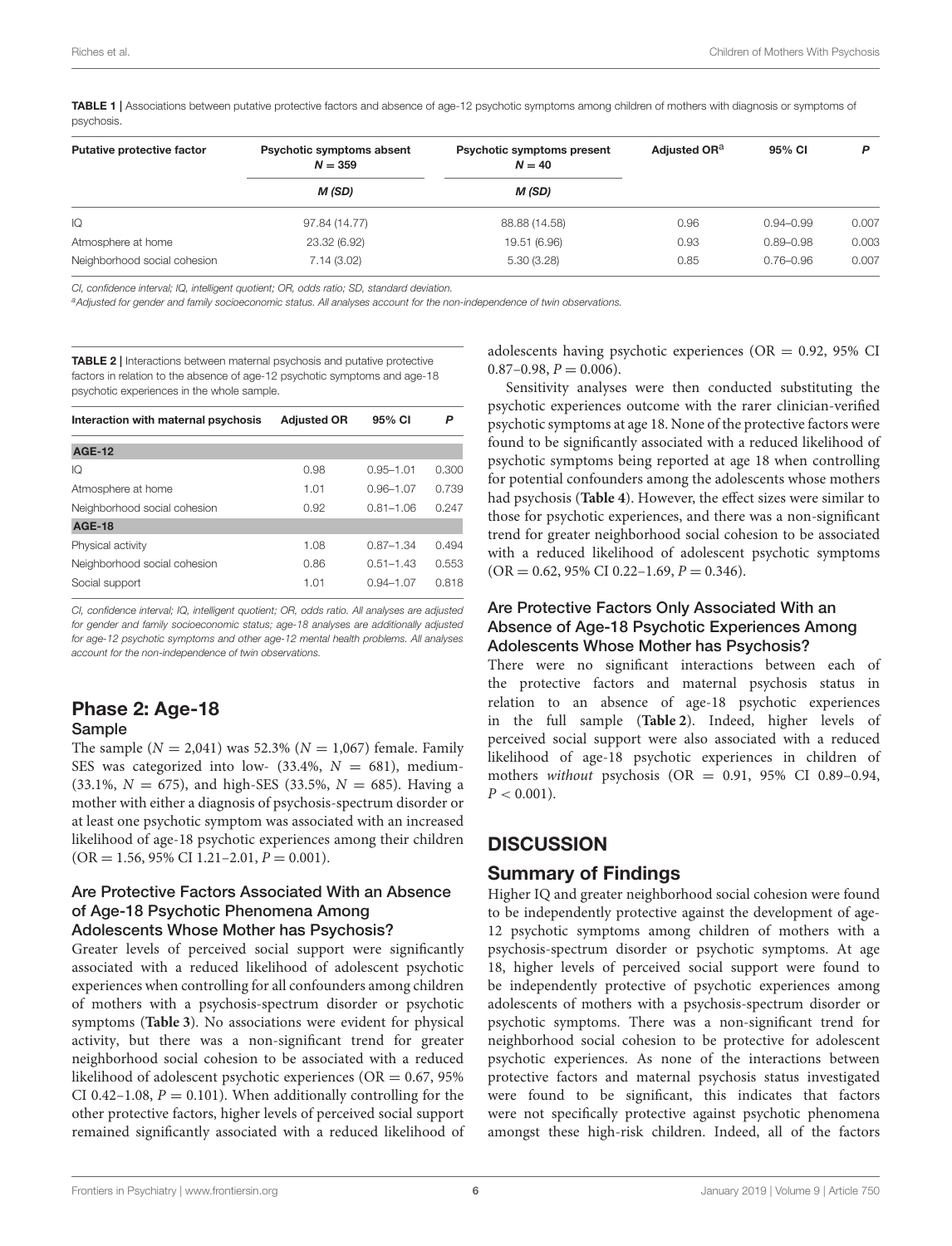<span id="page-6-0"></span>TABLE 3 | Associations between putative protective factors and absence of age-18 psychotic experiences among children of mothers with a diagnosis or symptoms of psychosis.

| <b>Putative protective factor</b> | Psychotic experiences absent<br>$N = 238$<br>M (SD) | <b>Psychotic experiences</b><br>present<br>$N = 144$<br>M (SD) | Adjusted OR <sup>a</sup> | 95% CI        | P     |
|-----------------------------------|-----------------------------------------------------|----------------------------------------------------------------|--------------------------|---------------|-------|
|                                   |                                                     |                                                                |                          |               |       |
| Neighborhood social cohesion      | 2.24(0.52)                                          | 2.09(0.50)                                                     | 0.67                     | $0.42 - 1.08$ | 0.101 |
| Social support                    | 21.02 (4.55)                                        | 18.63 (4.99)                                                   | 0.92                     | $0.87 - 0.98$ | 0.006 |

*CI, confidence interval; OR, odds ratio; SD, standard deviation.*

*<sup>a</sup>Adjusted for gender, family socioeconomic status, age-12 psychotic symptoms, and other age-12 mental health problems. All analyses account for the non-independence of twin observations.*

<span id="page-6-1"></span>TABLE 4 | Associations between putative protective factors and an absence of age-18 psychotic symptoms among adolescents whose mothers had a psychosis-spectrum disorder or psychotic symptoms.

| <b>Putative protective factor</b> | Psychotic symptoms absent<br>$N = 360$<br>M (SD) | <b>Psychotic symptoms present</b><br>$N = 22$<br>M (SD) | Adjusted OR <sup>a</sup> | 95% CI        | P     |
|-----------------------------------|--------------------------------------------------|---------------------------------------------------------|--------------------------|---------------|-------|
|                                   |                                                  |                                                         |                          |               |       |
| Neighborhood social cohesion      | 2.19(0.50)                                       | 2.00(0.68)                                              | 0.62                     | $0.22 - 1.69$ | 0.346 |
| Social support                    | 20.16 (4.88)                                     | 19.36 (4.38)                                            | 0.99                     | $0.93 - 1.07$ | 0.882 |

*CI, confidence interval; M, mean; OR, odds ratio; SD, standard deviation.*

*<sup>a</sup>Adjusted for gender, family socioeconomic status, age-12 psychotic symptoms, and other age-12 mental health problems. All analyses account for the non-independence of twin observations.*

were also found to be protective amongst children and adolescents whose mothers had not experienced psychotic phenomena.

### Comparison to Previous Research

Our results are consistent with previous research on the E-Risk study which reported that higher IQ, a more positive atmosphere at home, and greater neighborhood social cohesion were associated with a reduced likelihood of childhood psychotic symptoms in the whole sample and not just in high-risk children exposed to multiple forms of victimization [\(15\)](#page-8-13). Similarly, previous studies show that possessing a higher IQ is associated with a reduced likelihood of developing psychotic symptoms [\(47,](#page-9-8) [48\)](#page-9-9); while lower childhood IQ is associated with a range of mental health problems, including an increased risk of developing schizophrenia, depression and anxiety as an adult [\(49\)](#page-9-10). Our findings also suggest that high levels of neighborhood social cohesion are independently protective in children with mothers who have either symptoms or a diagnosis of psychosis, and in the whole population. This result is consistent with previous research showing that low levels of social cohesion are associated with greater odds of developing psychotic symptoms [\(50–](#page-9-11)[52\)](#page-9-12). Additionally, our findings highlight the protective effect of perceived social support in adolescence which is consistent with previous research in E-Risk showing that social support was associated with a reduced likelihood of psychotic experiences among high-risk adolescents who had been poly-victimized [\(16\)](#page-8-14). A study of clinical-level psychosis also demonstrated the protective nature of social support among high-risk individuals [\(53\)](#page-9-13).

### Strengths and Limitations

Strengths of the study include our novel analysis that examines protective factors for children and adolescents who are at high risk of psychosis by having a mother with a psychotic disorder or psychotic symptoms. Furthermore, our participants were taken from a large, nationally-representative longitudinal cohort study that measured psychotic phenomena at two time-points and enabled us to control for a range of potentially confounding factors. Several limitations warrant consideration. The sample size was relatively small when focusing on children of mothers with psychosis and so we may have lacked statistical power to detect significant effects, especially for the interaction analysis. Moreover, it was not possible to explore protective effects in children who mothers had a diagnosis of psychosis-spectrum disorder separately to those whose mothers had psychotic symptoms due to the small number of children in the former group ( $N = 58$ ). The sample was composed of twins and so we cannot be certain if the findings can be generalized to single children, although the prevalence of childhood and adolescent psychotic phenomena in this study are similar to rates found in singleton samples [\(8,](#page-8-6) [25,](#page-8-25) [27\)](#page-8-23). We limited our analyses to factors that have previously been found to be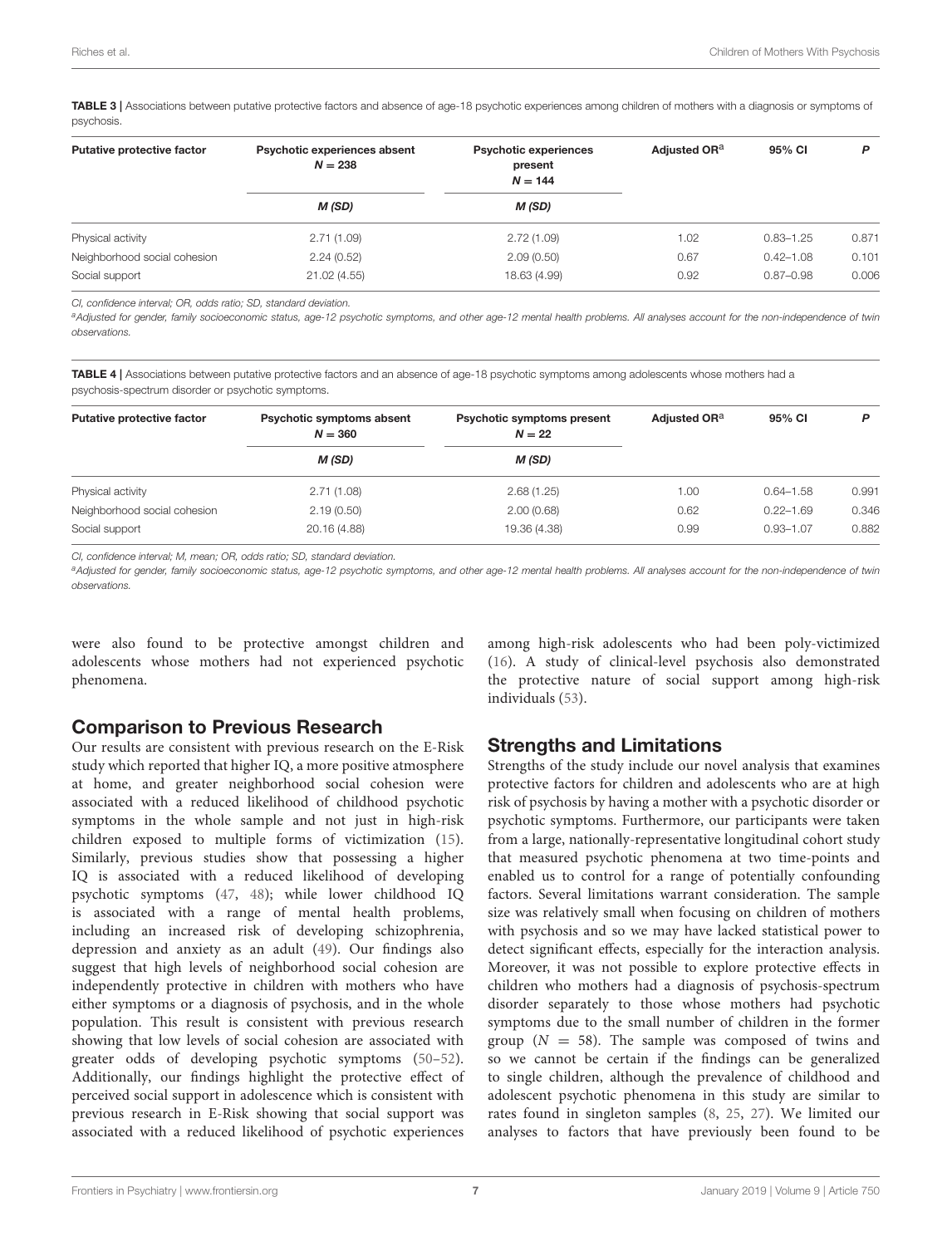protective for psychotic phenomena in this cohort and it is possible that a range of other multi-level factors may also be protective. For instance, self-esteem [\(54\)](#page-9-14), attachment style [\(55\)](#page-9-15), and positive behavioral support [\(56\)](#page-9-16). These require further investigation ideally in even larger population-based cohorts. In adolescence several of the measures were assessed at the same time-point and therefore it is not possible to ascertain the direction of the associations found. We did however control for earlier psychopathology, but it would be useful in future to utilize prospective measures, ideally obtained from different informants. Additionally, psychotic phenomena in childhood and adolescence have been associated not only with later development of schizophrenia but also with other mental health problems [\(10,](#page-8-8) [12\)](#page-8-10), and thus the findings cannot specifically be generalized to indicate protection against clinically-relevant psychosis. Finally, our analyses focused on psychotic phenomena assessed only at the ages of 12 and 18 so we do not know if the factors analyzed would be protective if symptoms were to develop at other ages in childhood or adolescence, or in adulthood.

### Clinical Applications and Future Research

The findings of this study have the potential to inform the focus of interventions to prevent the emergence of early psychotic phenomena and thus ultimately improve the outcomes of highrisk children and adolescents. Intellectual ability, neighborhood social cohesion, and perceptions of social support appear to be key target areas for early intervention. It is possible that possessing a higher IQ may facilitate problem-solving skills, coping strategies in adverse situations, and better self-regulation of emotions, particularly in relation to having a parent with psychosis. Cognitive behavioral therapies are being developed for young people that aim to target and develop skills such as reasoning and emotional coping, as a way of increasing resilience [\(57\)](#page-9-17). Cognitive remediation therapy is another approach that may offer a way to alleviate cognitive difficulties in young people [\(58\)](#page-9-18). Additionally, neighborhood support interventions to improve parenting have been demonstrated in a study which found high levels of neighborhood social cohesion were associated with reduced instances of child neglect [\(59\)](#page-9-19). Such an outcome could occur through alleviating the burden that comes with childcare for mothers with psychosis as neighbors meet the physical and emotional needs of both child and parent. Trust between neighbors may also mean that children approach them for help when they are feeling distressed, providing further adaptive ways of coping [\(60\)](#page-9-20). Research suggests that when people with early psychosis perceive greater social support, they appear to be more likely to cope with day-to-day stressors [\(61\)](#page-9-21). Higher levels of social support have been found to correlate with lower levels of positive symptoms and fewer hospitalizations in people with first episode psychosis [\(62\)](#page-9-22). Therefore, if the current findings are replicated in other cohorts, it would be helpful to investigate whether such interventions might prevent the development of psychotic phenomena in children and adolescents.

# **CONCLUSIONS**

Higher IQ and neighborhood social cohesion were found to be independently associated with a reduced likelihood of age-12 psychotic symptoms among children of mothers with symptoms of psychosis or a psychosis-spectrum diagnosis. Similarly, higher levels of perceived social support were found to be independently protective against adolescent psychotic experiences in this highrisk group. In terms of clinical implications, if replicated, the findings suggest that interventions should be aimed at cultivating these factors for children and adolescents who are considered atrisk by virtue of having a mother with psychosis. All of these factors were also found to be associated with a reduced likelihood of having psychotic phenomena among children whose mother had not experienced psychosis, which suggests that preventative interventions could also be targeted at the general population regardless of risk. These preventative interventions should improve the cohesiveness of a child's community environment, increase their perceptions of social support, and bolster their cognitive functioning. Replication of these findings is required in larger populations, amongst single children, in order to ascertain generalizability and subsequently inform the development and testing of interventions to prevent the emergence of early psychotic phenomena. Ultimately, such preventive strategies may reduce the incidence of psychosis and other mental health problems in adulthood.

# AUTHOR CONTRIBUTIONS

HF designed the project and oversaw the analyses and write-up of the manuscript. RB-N, MA, and SR conducted the analyses and wrote the first draft of the manuscript. LA oversaw data collection for the E-Risk Study. All authors critically reviewed and amended the content of the manuscript and approved the final version.

## FUNDING

The E-Risk Study is funded by the UK Medical Research Council (G1002190). Additional support was provided by the National Institute of Child Health and Human Development (HD077482); the Jacobs Foundation; the Avielle Foundation; a research grant from the National Society for Prevention of Cruelty to Children (NSPCC) and Economic and Social Research Council (ESRC); a Medical Research Council Studentship to Eloise Crush; and an MQ Fellows Award to HF (MQ14F40). Louise Arseneault is the Mental Health Leadership Fellow for the UK ESRC.

# ACKNOWLEDGMENTS

We are grateful to the study mothers and fathers, the twins, and the twins' teachers for their participation. Our thanks to Professors Terrie Moffitt and Avshalom Caspi who founded the E-Risk study, CACI, Inc., and to members of the E-Risk team for their dedication, hard work and insights.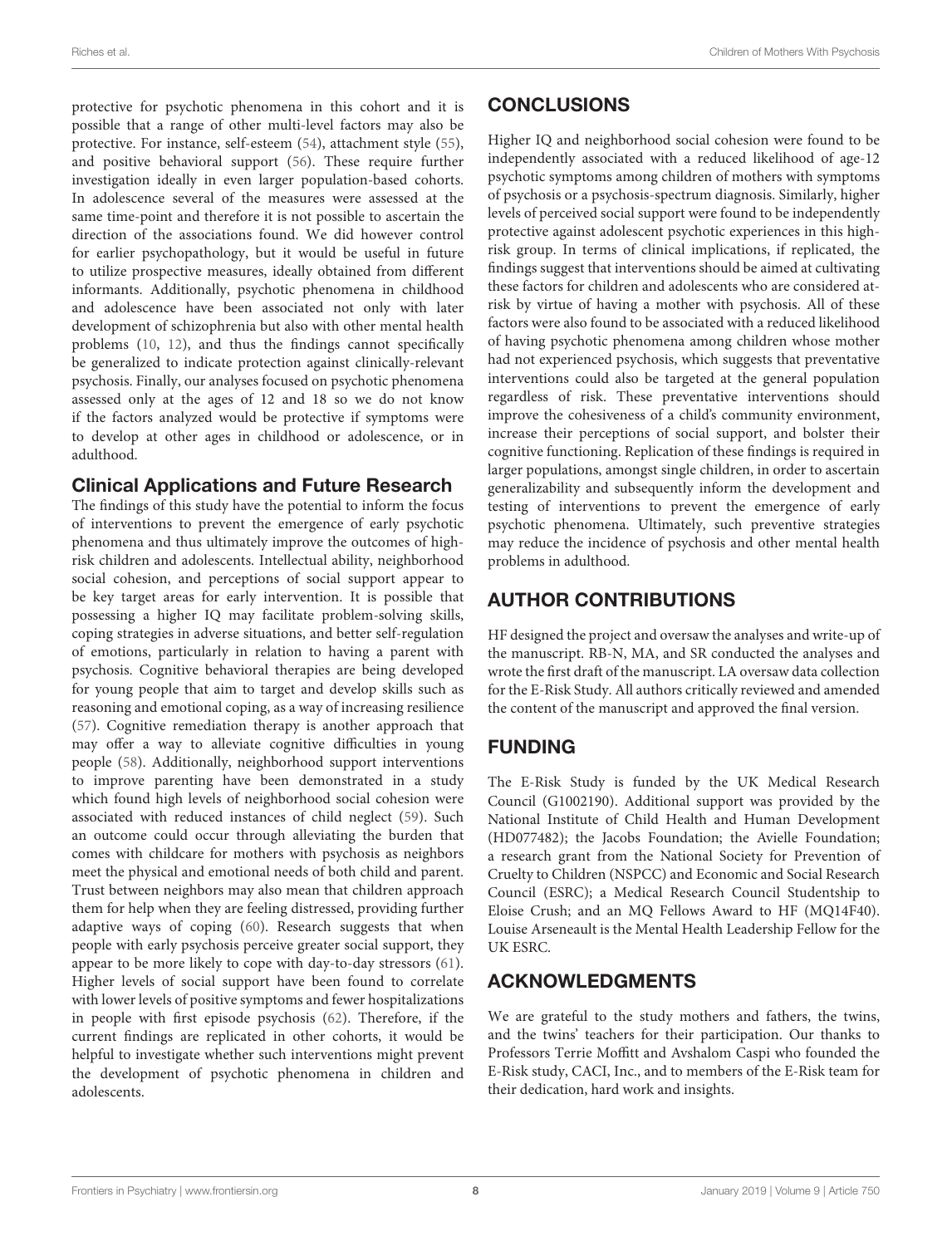# **REFERENCES**

- <span id="page-8-0"></span>1. Farooq S, Large M, Nielssen O, Waheed W. The relationship between the duration of untreated psychosis and outcome in low-and-middle income countries: a systematic review and meta analysis. Schizophr Res. (2009) 109:15–23. doi: [10.1016/j.schres.2009.01.008](https://doi.org/10.1016/j.schres.2009.01.008)
- <span id="page-8-1"></span>2. Chang C-K, Hayes RD, Perera G, Broadbent MT, Fernandes AC, Lee WE, et al. Life expectancy at birth for people with serious mental illness and other major disorders from a secondary mental health care case register in London. PLoS ONE 6:e19590. doi: [10.1371/journal.pone.0019590](https://doi.org/10.1371/journal.pone.0019590)
- <span id="page-8-2"></span>3. Costello EJ, Egger H, Angold A. 10-year research update review: the epidemiology of child and adolescent psychiatric disorders: I. Methods and public health burden. J Am Acad Child Adolesc Psychiatry (2005) 44:972–86. doi: [10.1097/01.chi.0000172552.41596.6f](https://doi.org/10.1097/01.chi.0000172552.41596.6f)
- 4. Boydell J, Onwumere J, Dutta R, Bhavsar V, Hill N, Morgan C, et al. Caregiving in first-episode psychosis: social characteristics associated with perceived 'burden'and associations with compulsory treatment. Early Interv Psychiatry (2014) 8:122–9. doi: [10.1111/eip.12041](https://doi.org/10.1111/eip.12041)
- <span id="page-8-3"></span>5. Penttilä M, Jääskeläinen E, Hirvonen N, Isohanni M, Miettunen J. Duration of untreated psychosis as predictor of long-term outcome in schizophrenia: systematic review and meta-analysis. Br J Psychiatry (2014) 205:88–94. doi: [10.1192/bjp.bp.113.127753](https://doi.org/10.1192/bjp.bp.113.127753)
- <span id="page-8-4"></span>6. Addington J, Cornblatt BA, Cadenhead KS, Cannon TD, Mcglashan TH, Perkins DO, et al. At clinical high risk for psychosis: outcome for nonconverters. Am J Psychiatry (2011) 168:800–5. doi: [10.1176/appi.ajp.2011.10081191](https://doi.org/10.1176/appi.ajp.2011.10081191)
- <span id="page-8-5"></span>7. Uher R, Cumby J, Mackenzie LE, Morash-Conway J, Glover JM, Aylott A, et al. A familial risk enriched cohort as a platform for testing early interventions to prevent severe mental illness. BMC Psychiatry 14:344. doi: [10.1186/s12888-014-0344-2](https://doi.org/10.1186/s12888-014-0344-2)
- <span id="page-8-6"></span>8. Kelleher I, Connor D, Clarke MC, Devlin N, Harley M, Cannon M. Prevalence of psychotic symptoms in childhood and adolescence: a systematic review and meta-analysis of population-based studies. Psychol Med. (2012) 42:1857–63. doi: [10.1017/S0033291711002960](https://doi.org/10.1017/S0033291711002960)
- <span id="page-8-7"></span>9. van Os J, Linscott RJ, Myin-Germeys I, Delespaul P, Krabbendam L. A systematic review and meta-analysis of the psychosis continuum: evidence for a psychosis proneness–persistence–impairment model of psychotic disorder. Psychol Med. (2009) 39:179–95. doi: [10.1017/S0033291708003814](https://doi.org/10.1017/S0033291708003814)
- <span id="page-8-8"></span>10. Fisher HL, Caspi A, Poulton R, Meier MH, Houts R, Harrington H, et al. Specificity of childhood psychotic symptoms for predicting schizophrenia by 38 years of age: a birth cohort study. Psychol Med. (2013) 43:2077–86. doi: [10.1017/S0033291712003091](https://doi.org/10.1017/S0033291712003091)
- <span id="page-8-9"></span>11. Polanczyk G, Moffitt TE, Arseneault L, Cannon M, Ambler A, Keefe RS, et al. Etiological and clinical features of childhood psychotic symptoms: results from a birth cohort. Arch Gen Psychiatry (2010) 67:328–38. doi: [10.1001/archgenpsychiatry.2010.14](https://doi.org/10.1001/archgenpsychiatry.2010.14)
- <span id="page-8-10"></span>12. Poulton R, Caspi A, Moffitt TE, Cannon M, Murray R, Harrington H. Children's self-reported psychotic symptoms and adult schizophreniform disorder: a 15-year longitudinal study. Arch Gen Psychiatry (2000) 57:1053–8. doi: [10.1001/archpsyc.57.11.1053](https://doi.org/10.1001/archpsyc.57.11.1053)
- <span id="page-8-11"></span>13. Healy C, Campbell D, Coughlan H, Clarke M, Kelleher I, Cannon M. Childhood psychotic experiences are associated with poorer global functioning throughout adolescence and into early adulthood. Acta Psychiatr Scand. (2018) 138:26–34. doi: [10.1111/acps.12907](https://doi.org/10.1111/acps.12907)
- <span id="page-8-12"></span>14. Rasic D, Hajek T, Alda M, Uher R. Risk of mental illness in offspring of parents with schizophrenia, bipolar disorder, and major depressive disorder: a meta-analysis of family high-risk studies. Schizophr Bull. (2013) 40:28–38. doi: [10.1016/j.comppsych.2013.07.057](https://doi.org/10.1016/j.comppsych.2013.07.057)
- <span id="page-8-13"></span>15. Crush E, Arseneault L, Jaffee SR, Danese A, Fisher HL. Protective factors for psychotic symptoms among poly-victimized children. Schizophr Bull. (2018) 44:691–700. doi: [10.1093/schbul/sbx111](https://doi.org/10.1093/schbul/sbx111)
- <span id="page-8-14"></span>16. Crush E, Arseneault L, Moffitt TE, Danese A, Caspi A, Jaffee SR, et al. Protective factors for psychotic experiences amongst adolescents exposed to multiple forms of victimization. J Psychiatr Res. (2018) 104:32–8. doi: [10.1016/j.jpsychires.2018.06.011](https://doi.org/10.1016/j.jpsychires.2018.06.011)
- <span id="page-8-15"></span>17. Trouton A, Spinath FM, Plomin R. Twins early development study (TEDS): a multivariate, longitudinal genetic investigation of language, cognition and

behavior problems in childhood. Twin Res Hum Genet. (2002) 5:444–8. doi: [10.1375/136905202320906255](https://doi.org/10.1375/136905202320906255)

- <span id="page-8-16"></span>18. Moffitt TE, E-Risk Study Team. Teen-aged mothers in contemporary Britain. J Child Psychol Psychiatry (2002) 43:727–42. doi: [10.1111/1469-7610.00082](https://doi.org/10.1111/1469-7610.00082)
- <span id="page-8-17"></span>19. Caspi A, Taylor A, Moffitt TE, Plomin R. Neighborhood deprivation affects children's mental health: environmental risks identified in a genetic design. Psychol Sci. (2000) 11:338–42. doi: [10.1111/1467-9280.00267](https://doi.org/10.1111/1467-9280.00267)
- <span id="page-8-18"></span>20. CACI. ACORN User Guide. London: CACI (2006).
- <span id="page-8-19"></span>21. Robbins L, Cottler L, Bucholz K, Compton W, North C, Rourke K. Diagnostic Interview Schedule for DSM-IV (DIS-IV). St. Louis, MO: Washington University (1995).
- <span id="page-8-20"></span>22. Bebbington P, Nayani T. The psychosis screening questionnaire. Int J Methods Psychiatr Res. (1995) 5:11–9.
- <span id="page-8-21"></span>23. Schreier A, Wolke D, Thomas K, Horwood J, Hollis C, Gunnell D, et al. Prospective study of peer victimization in childhood and psychotic symptoms in a nonclinical population at age 12 years. Arch Gen Psychiatry (2009) 66:527–36. doi: [10.1001/archgenpsychiatry.2009.23](https://doi.org/10.1001/archgenpsychiatry.2009.23)
- <span id="page-8-22"></span>24. Dhossche D, Ferdinand R, Van Der Ende J, Hofstra M, Verhulst F. Diagnostic outcome of self-reported hallucinations in a community sample of adolescents. Psychol Med. (2002) 32:619–27. doi: [10.1017/S003329170200555X](https://doi.org/10.1017/S003329170200555X)
- <span id="page-8-25"></span>25. Yoshizumi T, Murase S, Honjo S, Kaneko H, Murakami T. Hallucinatory experiences in a community sample of Japanese children. J Am Acad Child Adolesc Psychiatry (2004) 43:1030–6. doi: [10.1097/01.chi.0000126937.44875.6b](https://doi.org/10.1097/01.chi.0000126937.44875.6b)
- 26. Scott J, Chant D, Andrews G, McGrath J. Psychotic-like experiences in the general community: the correlates of CIDI psychosis screen items in an Australian sample. Psychol Med. (2006) 36:231–8. doi: [10.1017/S0033291705006392](https://doi.org/10.1017/S0033291705006392)
- <span id="page-8-23"></span>27. Horwood J, Salvi G, Thomas K, Duffy L, Gunnell D, Hollis C, et al. IQ and nonclinical psychotic symptoms in 12-year-olds: results from the ALSPAC birth cohort. Br J Psychiatry (2008) 193:185–91. doi: [10.1192/bjp.bp.108.051904](https://doi.org/10.1192/bjp.bp.108.051904)
- <span id="page-8-24"></span>28. Loewy RL, Pearson R, Vinogradov S, Bearden CE, Cannon TD. Psychosis risk screening with the Prodromal Questionnaire—brief version (PQ-B). Schizophr Res. (2011) 129:42–6. doi: [10.1016/j.schres.2011.03.029](https://doi.org/10.1016/j.schres.2011.03.029)
- <span id="page-8-26"></span>29. Zammit S, Kounali D, Cannon M, David AS, Gunnell D, Heron J, et al. Psychotic experiences and psychotic disorders at age 18 in relation to psychotic experiences at age 12 in a longitudinal population-based cohort study. Am J Psychiatry (2013) 170:742–50. doi: [10.1176/appi.ajp.2013.12060768](https://doi.org/10.1176/appi.ajp.2013.12060768)
- <span id="page-8-27"></span>30. Wechsler D. Wechesler Preschool and Primary Scale of Intelligence-Revised. WPPSI-R. London: Psychological Corporation (1989).
- <span id="page-8-28"></span>31. Sattler J. Assessment of Children: WISC-III and WPPSI-R Supplement. San Diego, CA: Jerome M. Sattler, Publisher, Inc. (1992).
- <span id="page-8-29"></span>32. Kim-Cohen J, Caspi A, Taylor A, Williams B, Newcombe R, Craig IW, et al. MAOA, maltreatment, and gene–environment interaction predicting children's mental health: new evidence and a meta-analysis. Mol Psychiatry (2006) 11:903–13. doi: [10.1038/sj.mp.4001851](https://doi.org/10.1038/sj.mp.4001851)
- <span id="page-8-30"></span>33. Bradley RH, Caldwell BM. Home observation for measurement of the environment: a validation study of screening efficiency. Am J Ment Def. (1977) 81:417–20.
- <span id="page-8-31"></span>34. Webster-Stratton C. Preventing conduct problems in Head Start children: strengthening parenting competencies. J Consult Clin Psychol. (1998) 66:715. doi: [10.1037/0022-006X.66.5.715](https://doi.org/10.1037/0022-006X.66.5.715)
- <span id="page-8-32"></span>35. Sampson RJ, Raudenbush SW, Earls F. Neighborhoods and violent crime: a multilevel study of collective efficacy. Science (1997) 277:918–24. doi: [10.1126/science.277.5328.918](https://doi.org/10.1126/science.277.5328.918)
- <span id="page-8-33"></span>36. Taylor-Piliae RE, Fair JM, Haskell WL, Varady AN, Iribarren C, Hlatky MA, et al. Validation of the Stanford brief activity survey: examining psychological factors and physical activity levels in older adults. J Phys Act Health (2010) 7:87–94. doi: [10.1123/jpah.7.1.87](https://doi.org/10.1123/jpah.7.1.87)
- <span id="page-8-34"></span>37. Odgers CL, Moffitt TE, Tach LM, Sampson RJ, Taylor A, Matthews CL, et al. The protective effects of neighborhood collective efficacy on British children growing up in deprivation: a developmental analysis. Dev Psychol. (2009) 45:942. doi: [10.1037/a0016162](https://doi.org/10.1037/a0016162)
- <span id="page-8-35"></span>38. Odgers CL, Caspi A, Bates CJ, Sampson RJ, Moffitt TE. Systematic social observation of children's neighborhoods using Google Street View: a reliable